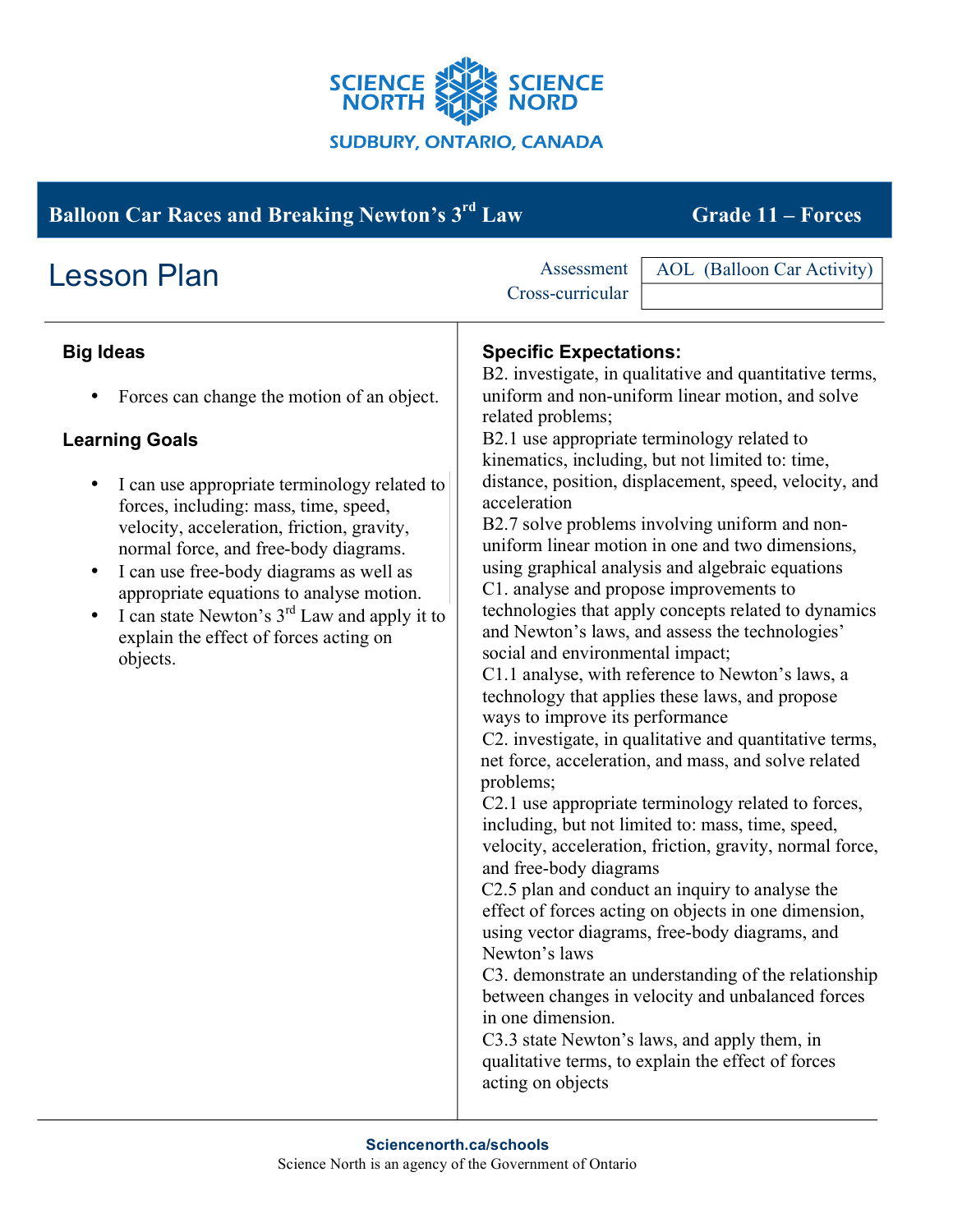### **Description:**

In this lesson, students will build and race balloon cars. They will use free-body diagrams and appropriate equations to analyse motion in the context of Newton's 3rd Law of motion. **This lesson is intended for the university level.**

### **Materials**

Balloon Car Race Activity (Student) Balloon Car Race Activity Group Materials**:**

- Lego, cardboard, or other materials, make sure you have wheels
- Balloons all the same type, from the teacher
- Piece of string 80 cm long
- Bent straw

NASA Success at Testing EMDrive which may lead to Warp Drive! video Provides Lasting Propulsion and High Speeds for Deep Space Missions video Balloon Car Analysis Rubric

## **Safety Notes**

There are no safety issues in this lesson plan.

### **Introduction**

Begin this lesson with the Balloon Car Race Activity. Students should be given class time (approximately 20 minutes) before the race day to design their car together and plan to scavenge any building materials they may require.

The students may race the cars all at once, or each car may be timed separately. An app like Video Physics would allow the students to videotape their vehicle and it will graph both position and velocity. From the velocity graph, students can identify their initial velocity, for use in further calculations. There should also be a scale available to students for the measurement of the car's mass. Students should learn Newton's Three Laws before race day, as this activity is a demonstration of Newton's Third Law.

In groups of 3-4, students will create a small car (maximum dimensions = 30 cm long and 20 cm wide) with a space on the back to secure the mouth of a balloon. Students will be racing their car against other teams in the class for both the shortest time to cross the finish line, and the total distance it travels, so students will make sure their car is designed with these goals in mind. Students should sketch a labelled drawing of their car design, and make a list of materials along with who will procure them. "Upcycling" or reusing materials is encouraged.

# **Action**

### **Balloon Car Race Activity**

### **Group Materials:**

• Lego, cardboard, or other materials, make sure you have wheels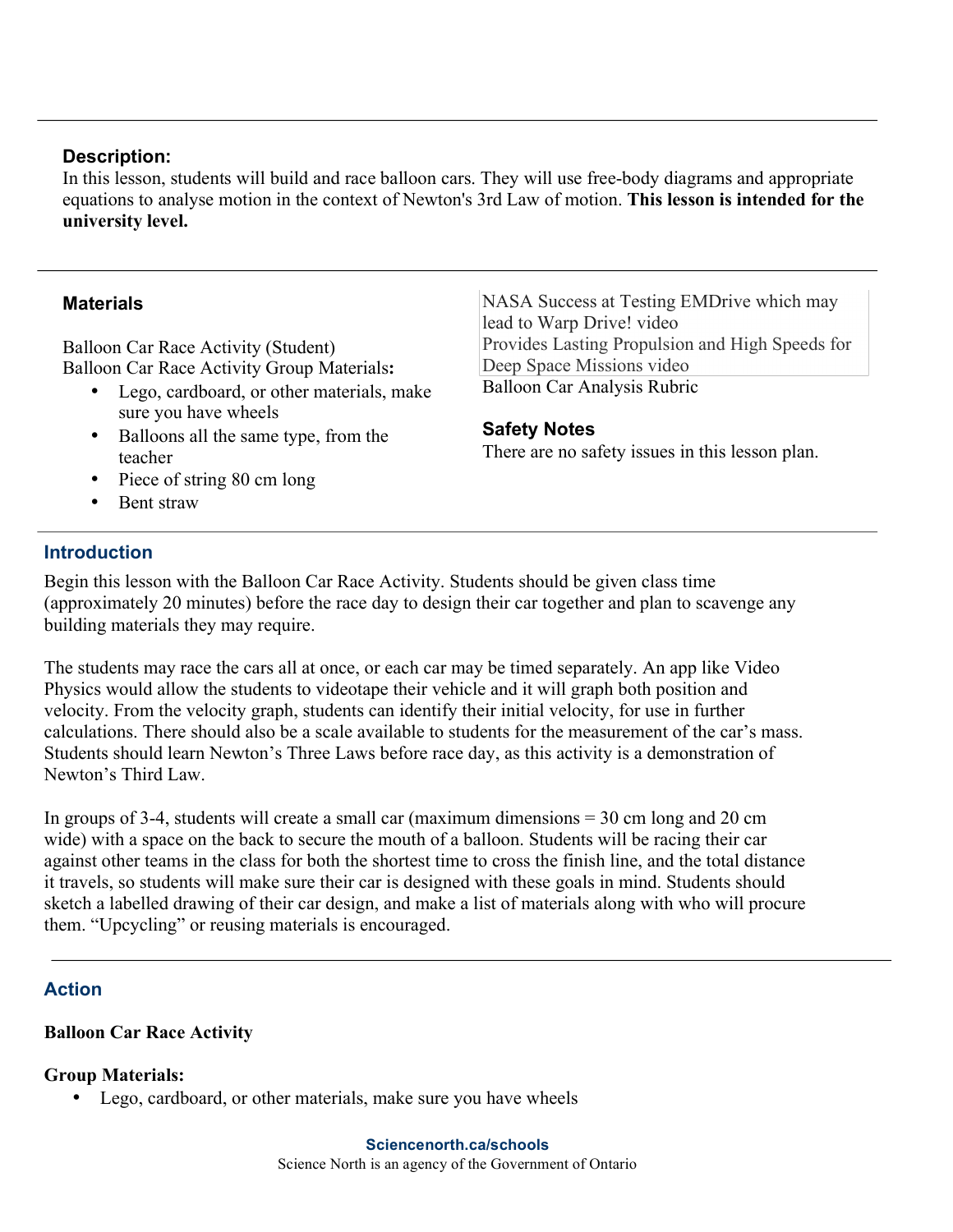- Balloons all the same type, from the teacher
- Piece of string 80 cm long
- Bent straw

### **Instructions:**

- 1. Build your car and include an area at the back where the mouth of a balloon could be secured. This may be a hole in a piece of cardboard, big enough to get the straw into the mouth of the balloon.
- 2. All balloons should be of the same type and should be blown up to the same circumference before racing. The string should be used to measure and control the circumference.
- 3. Test your balloon racing car and make adjustments. Indicate any major changes on your original drawing.

Now, students will all race their cars. Two people should blow up the balloon, check the circumference, and hold the car at the starting line.

One person should time the car or use the Video Physics app on an Ipad or other tablet to videotape and graph the trajectory. There may be up to three winning cars – the fastest, the furthest, and the most stylish. Now, with your team, you will analyze your car's motion.

## **Balloon Car Analysis**

- A. Create a free-body diagram of your car as it is in motion.
- B. Using the displacement of your car and a measurement or estimate of the initial velocity, calculate its acceleration using the equation(s) for uniform acceleration.
- C. Use the graphing information from the Video Physics App to calculate the acceleration again.
- D. Compare these two numbers. Does this acceleration seem reasonable? What sources of error may have been introduced into your experimental measurements?
- E. Now, using Newton's Second Law, calculate the force of friction acting on the car.
- F. Which of Newton's Laws is at play in the car's motion? Describe how this law applies to the movement of the car.

Submit your car design, revisions, and analysis to your teacher for assessment (See Link).

# **Consolidation/Extension**

The balloon cars move due to an application of Newton's Third Law which states, "for every action force, there is an equal and opposite reaction force". As the air blown into the balloon escapes out the back, the balloon pushes on the air (the action force), and the air pushes back on the balloon (reaction force), propelling the car forward. This is similar to rocket thrust in space where the action force (produced by combustion, a chemical reaction) of exhaust pushing forward on the rocket and being expelled backward into space is equal and opposite to the reaction force of the rocket pushing backward on the exhaust and propelling forward in the opposite direction.